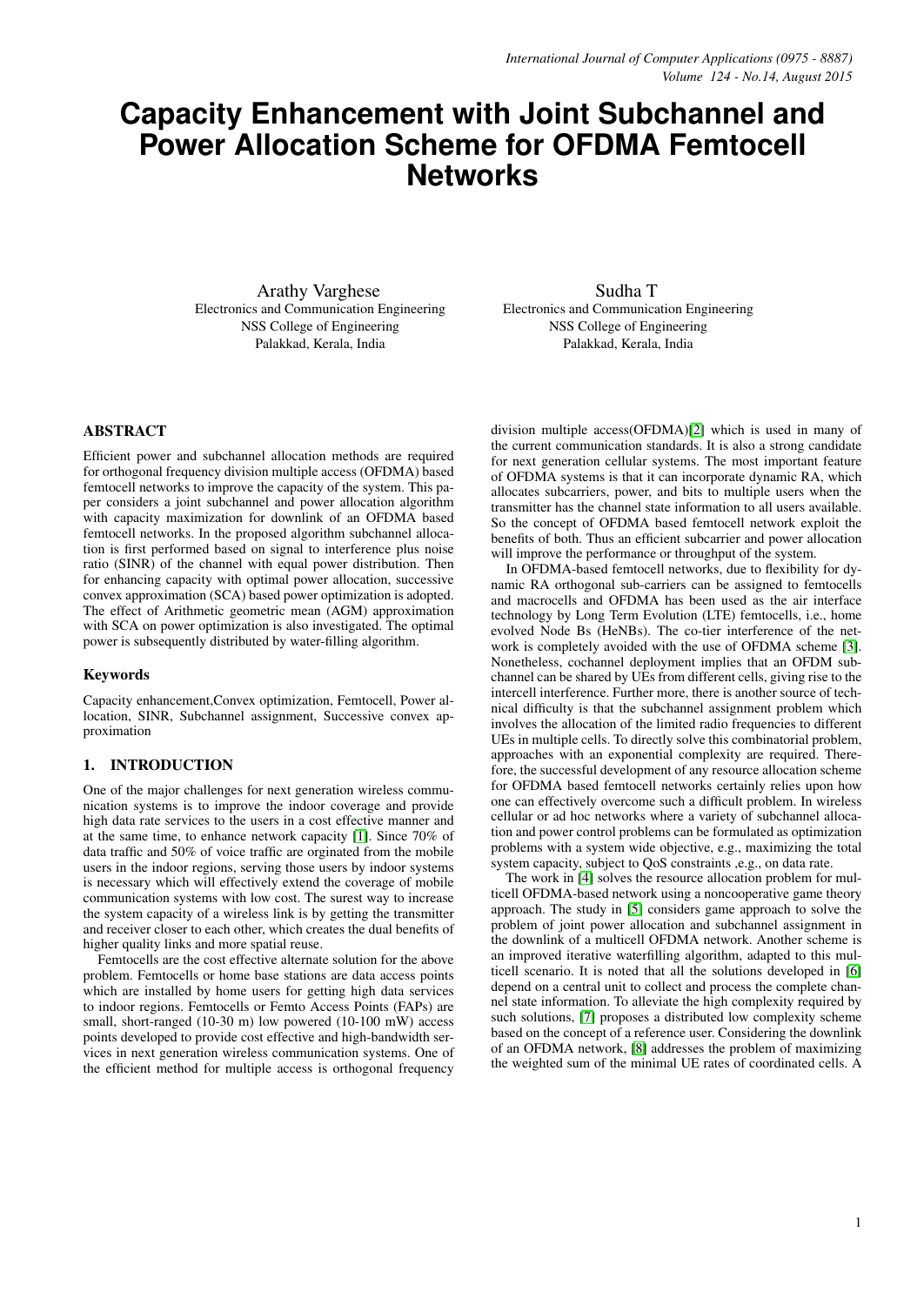centralized algorithm proposed by [\[8\]](#page-5-7) alternatively optimizes the subchannel assignment and power allocation. At each iteration, the allotment of subchannels is updated by resolving a mixed integer linear program for each cell. The optimal allocation of powers is found by a duality based numerical algorithm. However, if a minimum rate constraint is strictly imposed so as to guarantee the QoS of some UEs, it can be shown that the solutions developed in [\[6,](#page-5-5) [8\]](#page-5-7) are no longer applicable.

A power allocation algorithm called SCALE, which is similar to the SCA mthod was introduced in [\[9\]](#page-5-8).The method results in higher achievable rates than the competitive optimal rates resulting from simultaneous water-filling. Message-passing overhead in communication can be limited through the use of this algorithm. SCALE can perform better than IWF. SCALE can converge to rates satisfying the necessary KKT [\[10\]](#page-5-9) optimality condition far exceeding that of IWF with just two to three iterations, and to within 90% of the final rate in under five iterates. But it is not solving a discrete optimization problem.

Capacity maximization can be achieved by a technique in [\[11\]](#page-5-10) for dense environments of cells. It proposes a centralized algorithm for joint power and subchannel allocation scheme in which power allocation is done by BPA method which has less computational complexity. But the above algorithm doesn't built on a multiple access scheme and femtocell based networks. Where the work in [\[12\]](#page-5-11) presented two-tier networks that employ OFDMA and propose a decentralized spectrum allocation scheme based on area spectral efficiency (ASE) subjected to a quality of service (QoS) requirement, which guarantees that both macrocell and femtocell users attain atleast a prescribed data rate. Another technique in [\[13\]](#page-5-12) has the capacity improvement for both delay sensitive users and delay tolerant users. The resource allocation problem is modeled as a mixed integer programming problem and then, it is transformed into a convex optimization problem and is a low-complexity resource allocation algorithm. Here the optimization considered is not a joint optimization technique.

In [\[14\]](#page-5-13) subchannel and power allocation is done by the process of optimization through the use of some iterative algorithm. In this [\[14\]](#page-5-13) power optimization was done using three approximation techniques which are based on SCA method. Among these three, AGM approximation based on SCA is a centralized algorithm which is used to maximize the system throughput. But the system lacks of some capacity enhancement technique. Two methods for capacity enhancement is given in [\[15\]](#page-5-14) with the resource allocation for MU-OFDMA network scenario. The optimization problem considers maximizing the sum capacity while maintaining proportional fairness among users for each channel realization. The algorithm to find the optimal solution is discussed which is a low complexity suboptimal algorithm. The algorithm to find the optimal solution is discussed which is a low complexity suboptimal algorithm. The optimal power distribution is a two step procedure. First, non-convex optimization has to be done in order to get the power distribution among users. Then to a particular user, the greedy waterfilling algorithm is adopted to maximize the capacity.

In this paper, we have formulated an algorithm to enhance the capacity of OFDMA femtocell network with the AGM approximation based on SCA optimization technique. The algorithm balances a trade-off between capacity and fairness. Subchannel allocation has been done first using the channel quality parameters and then power optimization is done by SCA method and also by AGM approximation based on SCA. After power optimization, an algorithm checks the gain of the selected channel. In some cases the selected channel does not have the required quality, which may cause the wastage of the same. Hence as the next step the channel parame-



<span id="page-1-0"></span>Fig. 1. OFDMA based heterogeneous network with one macrocell and several femtocell

ters are updated to retrieve the quality of the channel and to ensure sufficient gain thereby minimizing the wastage of channels. Then optimal power is distributed to every single user by means of waterfilling algorithm to maximize capacity.

The paper is organized as follows, section 2 gives the system model of OFDMA femtocell networks with the power constraints. Section 3 describes the proposed system. Section 4 discuss about the simulation results. Section 5 briefs the conclusions derived in this paper.

# 2. SYSTEM MODEL

Consider a two tier femtocell/macrocell network environment with macrocell surrounded with several femtocell as shown in figure[\(1\)](#page-1-0). Authors assume that the OFDMA system is having a bandwidth W Hz which is divided into equal K subchannels of B Hz each. Let X be the total number of FAP. Each femtocell has atleast one FUE under its control. All the FAPs are assumed to be located in indoor residential areas. During the process of optimizing power and subchannel, it is assumed that the association of particular UE with its own BS is fixed. Let  $U$  be the total number of users of the OFDMA system with transmit power  $P_x(k)$  for the femtocell x in subchannel k. Denote  $P(k) = [p_0(k), p_1(k), ... p_X(k)]^T$ ,  $P_x = [p_x(1), p_x(2), ... p_x(k)]^T$  and  $P = vec[P_0, P_1, ..., P_X]$  The received SINR at UE  $u \in U$  on subchannel  $k \in K$  is expressed as:

$$
S_{x,u}(P(k)) = \frac{p_x(k)h_{x,u}(k)g_\alpha(x-u)}{\sum_{y \in \phi(x)} p_y(k)h_{y,u}(k)g_\alpha(y-u)} \tag{1}
$$

where  $\phi(x)$  is the set of transmitters in  $\phi$  that interferes with x,  $P_i$ is the power of the transmitting node at y, and  $h_{x,u}$  is the channel gain from transmitter x to receiver u. Noise is ignored since authors focus on the interference-limited regime.  $g_{\alpha}(z) = ||z||^{-\alpha}$  is the standard power law path loss function, where  $\alpha$  is the path loss exponent and  $\Vert . \Vert$  is the Euclidean norm. Here consider  $\alpha_i$  as the pathloss component of indoor-indoor link and  $\alpha_o$  as the pathloss component of outdoor-outdoor link. For the outdoor-outdoor link the distance D can be considered as the distance between MBS and MUE. But for indoor-indoor link D can be considered as the distance between FAP and FUE. Pathloss exponent  $\alpha$  can be derived from the distance between transmitter x and UE u which is calcu-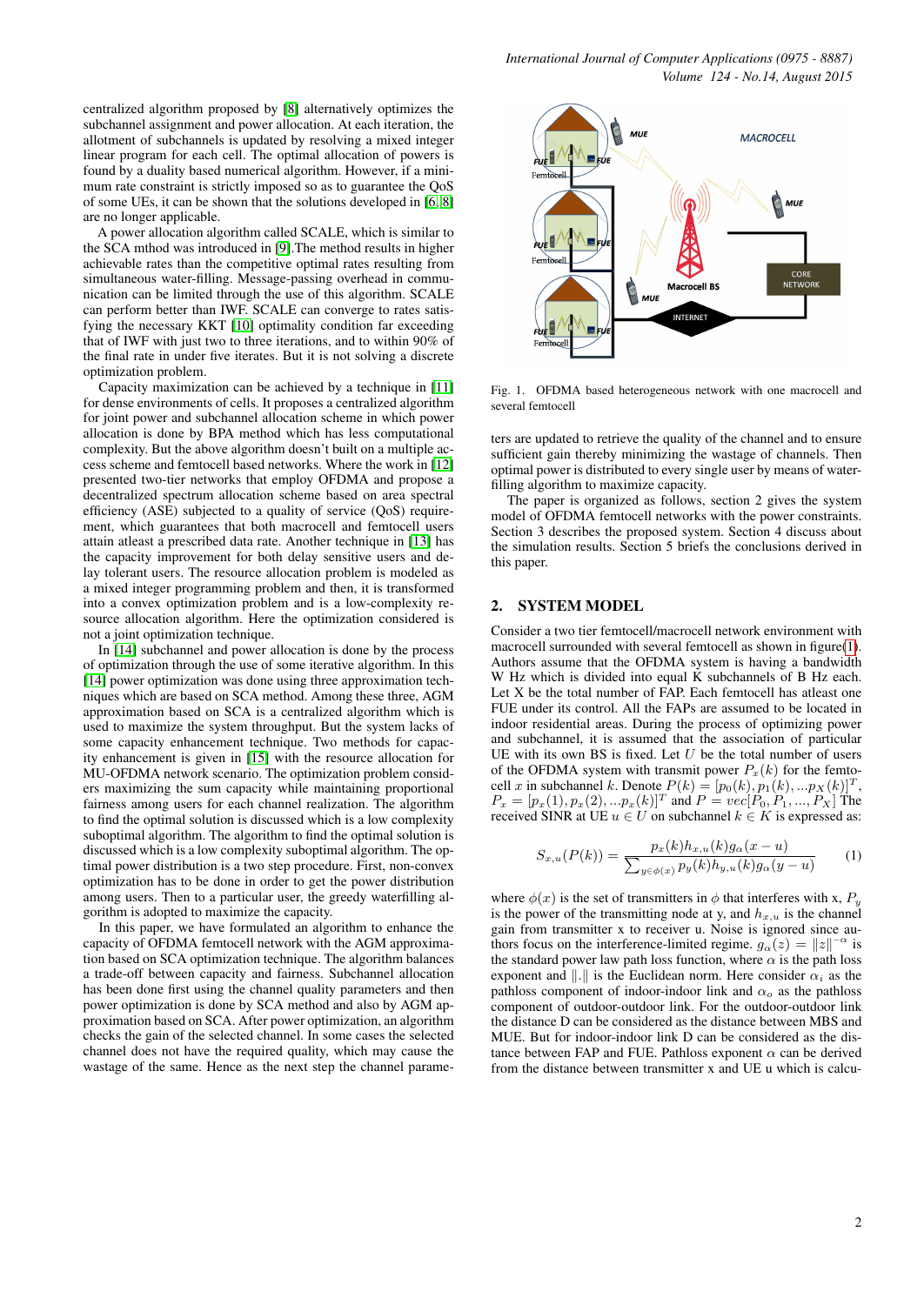$$
D = \sqrt{A^2 + B^2} \tag{2}
$$

where A and B are the distance from transmitter to receiver from the points a and b respectively. From the Eq. 2, pathloss exponent  $\alpha$  is defined by,

<span id="page-2-3"></span>
$$
\alpha = 10^{-\alpha'/10} \tag{3}
$$

where 
$$
\alpha' = 128.1 + 37.6 \log_{10} i
$$

The instantaneous data rate attained by UE  $u \in U$  on subchannel  $k \in K$  can be written as:

$$
r_{x,u}(P(k)) = \ln(1 + S_{x,u}(P(k)))
$$
\n(4)

subchannel assignment can be represented by  $\rho_{x,u}(k)$  where  $\rho_{x,u}(k) =1$  if  $k \in K$  is assigned to  $u \in U$  and  $\rho_{x,u}(k) =0$ otherwise. Denote  $\rho_{x,u} = [\rho_{x,u}(1), \rho_{x,u}(2),...\rho_{x,u}(K)]^T$ ,  $\rho_x =$  $vec[\rho_{x,1}, \rho_{x,2}, ... \rho_{x,U}]^T$  and  $\rho = vec[\rho_0, \rho_1, ..., \rho_X]$ . The total throughput attained by UE  $u \in U$  can be computed as:

$$
T_{x,u}(\rho_{x,u}, P) = \sum_{k \in K} \rho_{x,u}(k) r_{x,u}(k) (P(k))
$$
 (5)

It is to be noted that in a heterogeneous network lower tier femtocell is targeting to maximize the throughput with the consideration of macrocell priority. Thus the resource management problem can be formulated as follows.

<span id="page-2-0"></span>
$$
max_{P,\rho} \sum_{x \in X} \sum_{u \in U} \sum_{k \in K} \rho_{x,u}(k) r_{x,u}(P(k)) \tag{6}
$$

subject to 
$$
\sum_{u \in U} \rho_{x,u}(k) = 1, \forall x \in X, \forall k \in K
$$

$$
\rho_{x,u}(k) \in \{0, 1\}, \forall x \in X, \forall k \in K, \forall u \in U
$$

$$
\sum_{k \in K} p_x(k) \le P_x^{max}, \forall x \in X
$$

Equation[\(6\)](#page-2-0) represents the total throughput of all femtocells, the orthogonal assignment of subchannels with the assumption of OFDMA and shows that transmit powers are limited by total power limit. The aim is to optimize power and subchannel allocation for both MUE and FUE with the objective of maximizing the total throughput and capacity of the system and protecting minimum capacity for the prioritized macrocell.

# 3. JOINT SUBCHANNEL AND POWER ALLOCATION

To solve the resource management problem in equation[\(6\)](#page-2-0) the following iterative approach of joint subchannel and power allocation is employed.

### 3.1 Initial Power Allocation

To find a feasible solution  $(\rho, P)$  for power and subchannel allocation problem, the difficulty lies in how one meets the macrocell sum rate constraint. Macrocell BS is indicated by 0 and,  $S_{0,u}$ is the SINR attained by MUE. If  $R_{min}$  is greater than the maximum throughput achievable by the macrocell, it is obvious that the optimal solution is infeasible. To determine the highest attainable

macrocell throughput  $R<sub>*</sub>$ , It is assumed that all femtocell BSs do not transmit (i.e.,  $P_x = 0, \forall x \in X$ ), and that each OFDM subchannel is assigned to the MUE with the highest SINR on that subchannel. The following equations describes the optimization problem for the macrocell.

$$
max_{P_0} \sum_{u \in U} \sum_{k \in K} \rho_{0,u}(k) r_{0,u}(P(k))
$$
\nsubject to

\n
$$
\sum p_0(k) \leq P_0^{max}, \forall x \in X
$$

# k∈K

# 3.2 Subchannel Allocation

For a given initial power, authors try to find optimal subchannel assignment  $\rho$  for each UE belongs to a specific FAP. Good channels can be selected by the SINR value of the channel. Since no FAP is transmitting initially, FUEs do not need any channel for data transmission then the subchannel is allocated only for MUEs. So each MUE can associate the channels with higher data rates. There by gives priority to the MUEs. The optimum subchannel allocation can be formulated as,

<span id="page-2-1"></span>
$$
max_{\rho} \sum_{x \in X} \sum_{u \in U} \sum_{k \in K} \rho_{x,u}(k) r_{x,u}(P(k)[t-1]) \tag{8}
$$

subject to 
$$
\sum_{u \in U} \sum_{k \in K} \rho_{0,u}(k) r_{0,u}(P(k)[t-1]) \ge R_{min}
$$

$$
\sum_{u \in U} \rho_{x,u}(k) = 1, \forall x \in X, \forall k \in K
$$

$$
\rho_{x,u}(k) \in \{0,1\}, \forall x \in X, \forall k \in K, \forall u \in U
$$

For solving the subchannel allocation problem in equation[\(8\)](#page-2-1) a subchannel is allotted to MUES after a long search for channels with highest data rate(highest SINR). Then subchannel assignment is to be done for each FUEs. It is easy to assign subchannels for FUEs because an exhaustive search for channels is already completed for finding the optimal solution for equation[\(8\)](#page-2-1).

# 3.3 Power Allocation with Fixed Subchannel **Assignment**

Assuming that the subchannel allocation  $\rho$  is given the optimum power allocation problem can be formulated as,

<span id="page-2-2"></span>
$$
\max_{P} \sum_{x \in X} \sum_{k \in K} r_{x,u}(P(k))
$$
\n
$$
\text{etc to } \sum_{k \in K} p_x(k) \le P_x^{\max}, \forall x \in X
$$
\n
$$
\text{(9)}
$$

The problem in equation[\(9\)](#page-2-2) is not convex because of the concave nature of the function. This work adopt the SCA approach for finding the optimum power allocation. Apart from SCA method, authors are also investigating another optimization solution based on SCA approach known as AGM approximation. The steps of SCA method are explained below. Optimal power allocation find in the time scale  $t_p$ .

(1) Set a feasible point at P[0] for initialization.

subi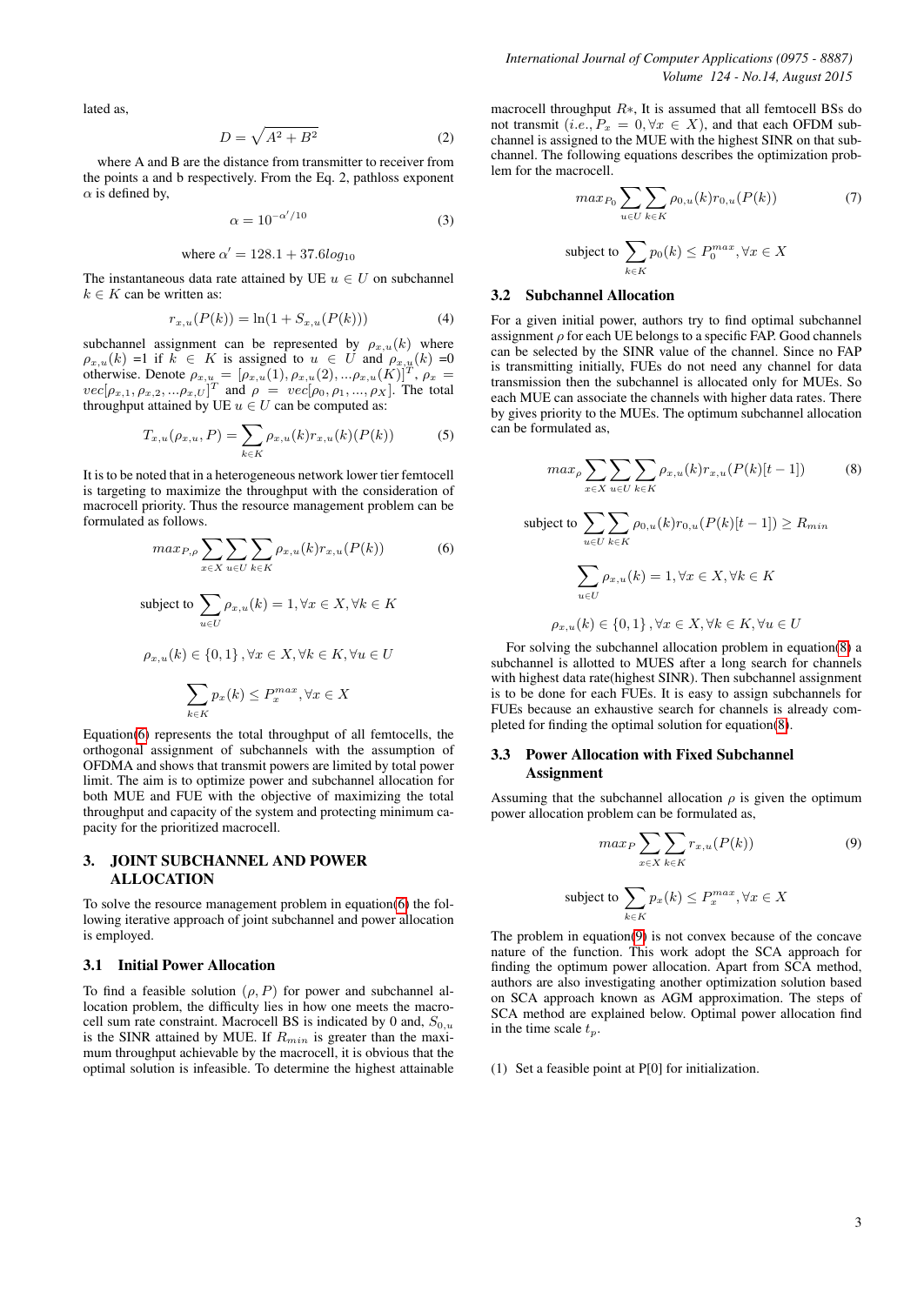- (2) Form a  $t_p^{th}$  convex subproblem by approximating the non concave objective function and constraints.
- (3) Solve the above formulated convex sub problem to obtain optimal solution  $P[t_p]$ .
- (4) Update the parameters after optimization.
- (5) Increment the point of optimization  $t_p = t_p + 1$ , go back to Step 2 until the value of power at that point converges to  $P[t_p]$ .

*3.3.1 Centralized SCA based power allocation with AGM Approximation.* The SCA approach converges to a locally optimum solution that satisfies Karush-Kuhn-Tucker (KKT)[\[10\]](#page-5-9) conditions with AGM approximation [equation[\(9\)](#page-2-2)]. To solve the step 2 and step 4 of the SCA approach, AGM approximation is used. To solve for power constraints in equation( $9$ ), AGM approximation algorithm works as explained in Table 1.

The problem in equation[\(9\)](#page-2-2) can also be written as,

 $k \in K$ 

<span id="page-3-1"></span>
$$
minP \prod_{x \in X/0} \prod_{k \in K} \frac{\sum_{y \in \phi(x)/x} p_y(k) h_{y,u}(k) g_\alpha(y-u)}{\sum_{x \in X} p_x(k) h_{x,u}(k) g_\alpha(x-u)} \qquad (10)
$$
  
s.t 
$$
\prod_{k \in K} \frac{\sum_{y \in \phi(x)/0} p_y(k) h_{y,u}(k) g_\alpha(y-u)}{\sum_{x \in X} p_0(k) h_{0,u}(k) g_\alpha(0-u)} \le exp(-R_{min})
$$

$$
\sum p_x(k) \le P_x^{max}, \quad \forall x \in X
$$

If we define,

$$
f_x(k)(p_x(k)) = p_x(k)h_{x,u}(k)g_{\alpha}(x-u)
$$
 (11)

The algorithm for AGM approximation compute the monomials of the objective function. A geometric program like equation[\(12\)](#page-3-0) can easily be transformed into a convex problem using monomial via a logarithmic change of variables.

<span id="page-3-0"></span>
$$
minP \prod_{x \in X/0} \prod_{k \in K} \frac{\sum_{y \in \phi(x)/x} p_y(k) h_{y,u}(k) g_\alpha(y-u)}{w_x(k)(p(k))}
$$
(12)  
s.t 
$$
\prod_{k \in K} \frac{\sum_{y \in \phi(x)/0} p_y(k) h_{y,u}(k) g_\alpha(y-u)}{w_x(k)(p(k))} \le exp(-R_{min})
$$

$$
\sum_{k \in K} p_x(k) \le P_x^{max}, \forall x \in X
$$

## 3.4 Optimal Power Allocation Through Power Distribution Among Multiple User

In this section, the optimal power distribution strategy for a multiple users is given. Total power will be distributed to the channel according to the capacity constraints as,

$$
\sum_{x \in X} \left( \log_2 \left( 1 + S_{x,1}(k) \frac{p_{x,1}(k) - V_{x,1}}{K_1} \right) + \log_2 Y_{x,1} \right) =
$$
  

$$
\sum_{x \in X} \left( \log_2 \left( 1 + S_{x,u}(k) \frac{p_{x,u}(k) - V_{x,u}}{K_u} \right) + \log_2 Y_{x,u} \right) \tag{13}
$$

<span id="page-3-2"></span>Where  $p_{x,u}$  is the power distributed to UE u under the control of a particular FAP x where  $u \in U$  and  $x \in X$ .  $\forall u = 2, 3, ..., U$  where

Table 1. Centralized SCA-based Power Allocation with AGM Approximation

\n- 1. Set a feasible point 
$$
t_p = 1
$$
.
\n- 2. Repeat the following steps to solve for equation(9)
\n- 3. Compute each term  $f_x(k)(p_x(k)[t_p - 1]), \forall x \in X, \forall k \in K$  in equation (10).
\n- 4. Compute each coefficient.
\n- $$
v_x(k)[t_p] = \frac{f_x(k)(p_x(k)[t_p - 1])}{\sum_{y \in Y} f_y(k)(p_y(k)[t_p - 1])}, \forall x \in X, \forall k \in K
$$
\n- 5. Compute monomial.
\n- $$
w_x(k)[t_p](P(k)) = \prod_{x \in X} \left( \frac{f_x(k)(p_x(k)[t_p - 1])}{v_x(k)[t_p]} \right)^{v_x(k)[t_p]}
$$
\n- 6. With  $w_x(k)[t_p](P(k))$  solve (convex) geometric program equation(10)
\n- 7. Set  $t_p = t_p + 1$ .
\n- 8. until Convergence of p and  $\rho$
\n

 $V_{x,u}$  and  $Y_{x,u}$  are defined as,

$$
V_{x,u} = \sum_{k=2}^{K} \frac{S_{x,u}(k) - S_{x,u}(1)}{S_{x,u}(k)S_{x,u}(1)}
$$
(14)

$$
Y_{x,u} = \left(\prod_{k=1}^{K} \frac{S_{x,u}(k)}{S_{x,u}(1)}\right)^{\frac{1}{K}}
$$
(15)

Adding the total power constraints gives as below ,

<span id="page-3-3"></span>
$$
\sum_{u \in U} p_{x,u} = P_x^{max} \tag{16}
$$

There are U variables  $p_x(u)_{u=1}^U$  in the set of U equations from equation[\(13\)](#page-3-2) and equation[\(16\)](#page-3-3). Solving the set of functions provides the optimal power allocation scheme. The equations are, in general, nonlinear and non-convex in nature. For solving these nonlinear and nonconvex power allocation problems AGM approximation based on SCA can be applied. Optimal power is allocated to subchannel using SCA method only and AGM approximation based on SCA approach.



<span id="page-3-4"></span>Fig. 2. Proposed algorithm

Figure[\(2\)](#page-3-4) shows the proposed scheme of capacity enhancement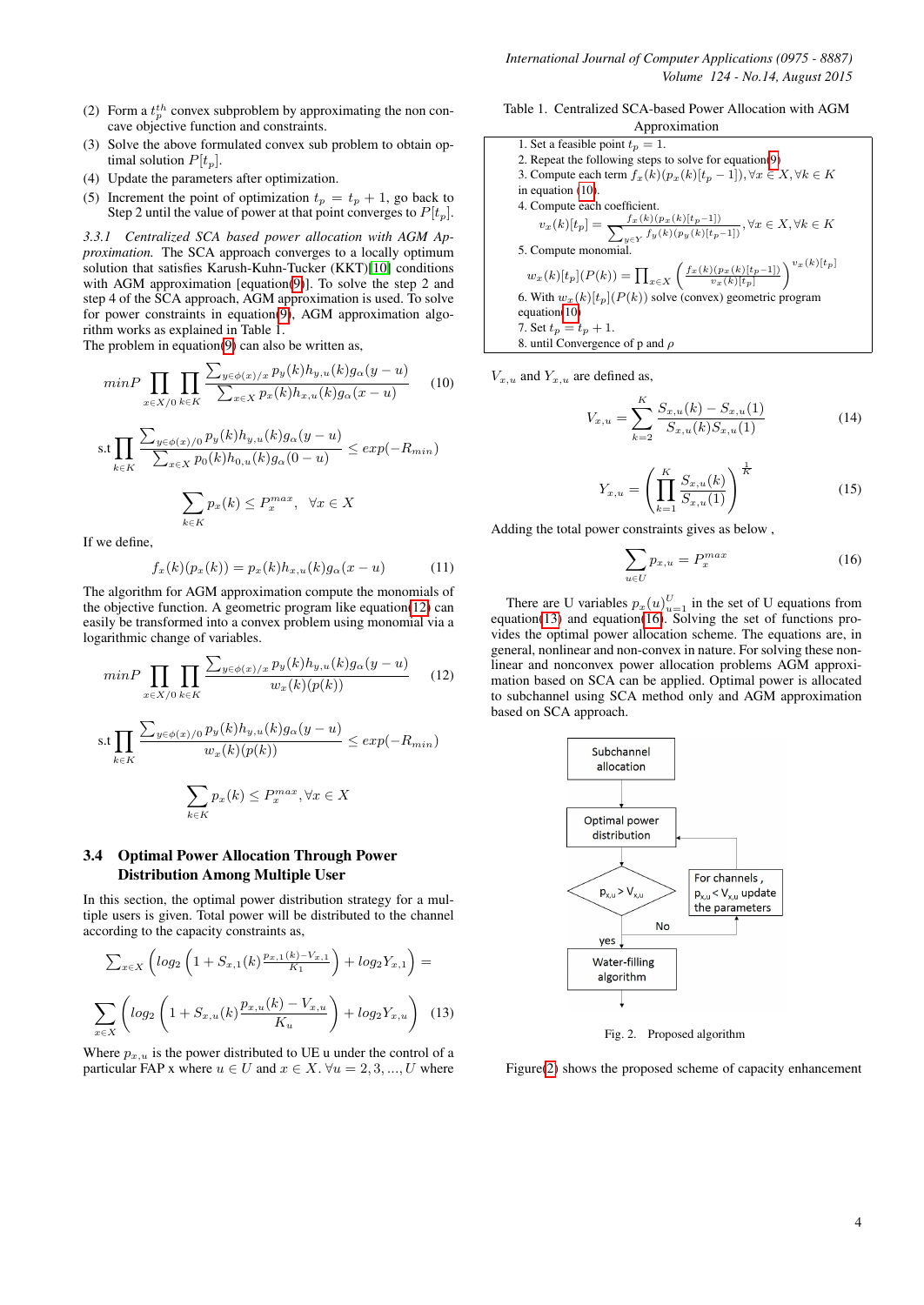with optimum power allocation. System capacity is maximized in the power allocation part. First subchennel allocation is done with equal power distribution for all users under FAPs. Then power is distributed among the users with power optimization algorithm of AGM approximation based on SCA and with SCA alone. The condition  $p_{x,u} > V_{x,u}$  should be satisfied in order to maintain the SINR of the channel otherwise channels and the power allotted to the them are wasted because the greedy waterfilling algorithm which distribute optimal power to every user will discard the channel due to low SINR conditions.

# 4. SIMULATION RESULTS

Figure[\(3\)](#page-4-0) depicts the network scenario for simulation. In the figure MUEs and FUEs are randomly distributed inside the cell of radius 400m and 40m respectively. Number of MUEs and FUEs are assumed to be M=5 and U=20 respectively. FUEs are equally divided among 4 femtocells. It is to be assumed that the downlink OFDMA transmission is taking place with K=16 subchannels each having bandwidth of 200KHz. The default value of  $P_x^{max}$ =43dBm for macrocell BS and  $P_x^{max}$ =23dBm for femtocell BS. Pathloss exponent derived from the equation[\(3\)](#page-2-3) is having the value of 4.

Here, authors compare the results of capacity obtained by the



<span id="page-4-0"></span>Fig. 3. Network topology in the numerical examples

proposed algorithm with that of the existing algorithm. In order to have fair comparison with the method in [\[15\]](#page-5-14), in simulations it is modified that the power allocation proposed in [\[14\]](#page-5-13) with the aim of maximizing the sum capacity of the two- tier femtocell network under consideration. Figure[\(4\)](#page-4-1) depicts the capacity of the femtocell OFDMA network. In each of these results, the number of femtocells was varied from 16 to 30 in increments of 2, and the capacity obtained in each case was plotted against the number of femtocells.

Figure[\(4\)](#page-4-1) depicts the total capacity of the existing system is compared with the proposed system. The existing system employs joint subchannel and power allocation with AGM approximation based on SCA method for power optimization. The total capacity of the existing system compared with the proposed system of power allocation with SCA method only and proposed system of power allocation with AGM approximation based on SCA method have been plotted. In both proposed methods, capacity maximization algorithm are incorporated.



<span id="page-4-1"></span>Fig. 4. Total capacity of users in the OFDMA system versus number of femtocells



<span id="page-4-2"></span>Fig. 5. CPU time

As the number of femtocells increases from 16 to 30, the system capacity provided by the existing algorithm increases. On the other hand, in the proposed algorithm, system capacity increases even better with AGM approximation based SCA approach than that with SCA method only. Furthermore, it can be observed in figure[\(4\)](#page-4-1) that the proposed algorithms always provides better capacity as compared with the existing algorithm.

Figure[\(5\)](#page-4-2) shows the computational time to solve the subchannel and power allocation algorithm. Computational time can also be referred to as CPU time of the femtocells. Less computational time reduces the complexity of the system. The time taken for execution of power and subchannel allocation decreases with increase in the number of iterations. In figure[\(5\)](#page-4-2) the CPU time in seconds decreases as the number of iterations increases.

#### 5. CONCLUSION

An algorithm for joint subchannel allocation and power optimization which maximizes system capacity in OFDMA based macrocell/ femtocell mixed network is proposed in this paper. Optimal subchannel allocation in each cell based on the SINR value of the particular channel is implemented first. For the channel selected, optimal power has been calculated using SCA based power optimization solutions. Then the optimal power is distributed over